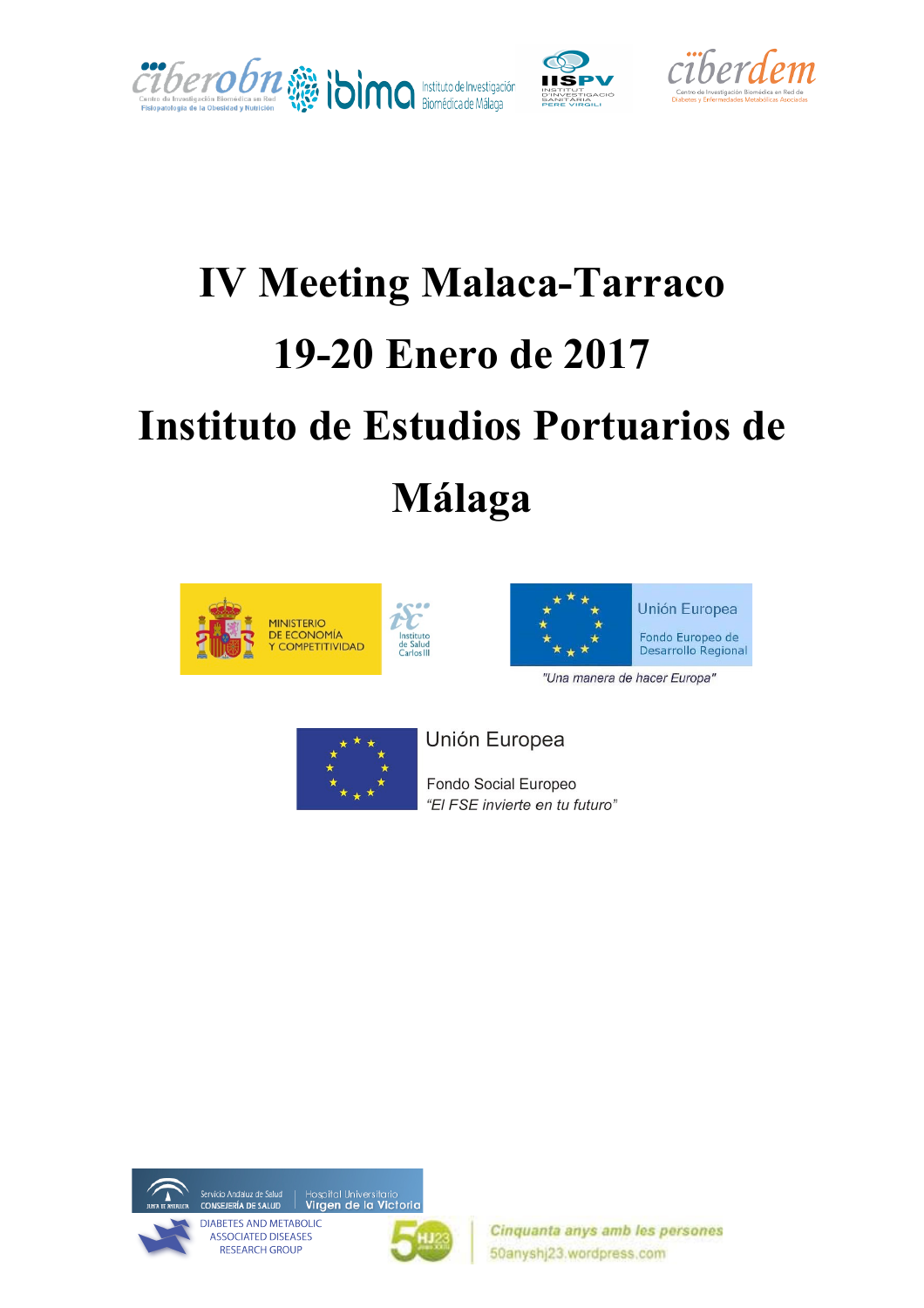





#### **Thursday**

#### **16:15-16:30.- Workshop welcome: Francisco J. Tinahones and Joan Vendrell**

**16:30-17:00.- Plenary session: Jeffrey Gimble:** Mesenchymal Stem cells. Stromal/Stem Cells - An Update

**Chairman: Sonia Fernández Veledo**

#### **17:00- 17:50.- MESENCHYMAL STEM CELLS. ARE THEY ALL THE SAME?**

#### **Chairman: Sonia Fernández Veledo**

**17:00-17:10.- Francisco Tinahones:** Mesenchymal stem cells in adipose tissue

**17:10-17:20.- Elsa Maymó-Massip:** Placental-derived mesenchymal stem cells in Gestational Diabetes

**17:20-17:30.- Ana Madeira:** Colorectal cancer and Crohn's Disease: insights into the crosstalk between adipose-derived stem cells and tumour cells

**17:30-17:50.-** Discussants: Leticia Coín, Jeffrey Gimble, Sonia Fernández Veledo, Rajaa el Bekay

#### **17:50-18:10 Coffee break**

#### **18:10-19:00.- ROLE OF EPIGENETICS IN THE GENESIS OF DIABESITY AND COMORBIDITIES**?

#### **Chairman: Fernando Cardona**

**18:10-18:20.- Manuel Macias**: Oncobesity: Relationship between transcription and epigenetic factors

**18:20-18:30.- Miriam Ejarque**: Obesity determines the methylome of human adipose derived stem cells

**18:30-18:40.- Sonsoles Morcillo**: Epigenetic changes: cause or consequence of obesity?

**18:40-19:00.-** Discussants: Manuel Macías, Fernando Cardona, Ana Megía

**19:00-19:40.- INFLAMMATION: ANGEL OR EVIL?**

**Chairman: Francisco J. Tinahones** 

**19:00-19:10.- Victòria Ceperuelo-Mallafré:** Survivin as a molecular link between inflammation, obesity and cancer

**19:00-19:20.- Lourdes Garrido-Sánchez**: Effect of hypoxia on scavenger receptors and inflammation in adipocytes

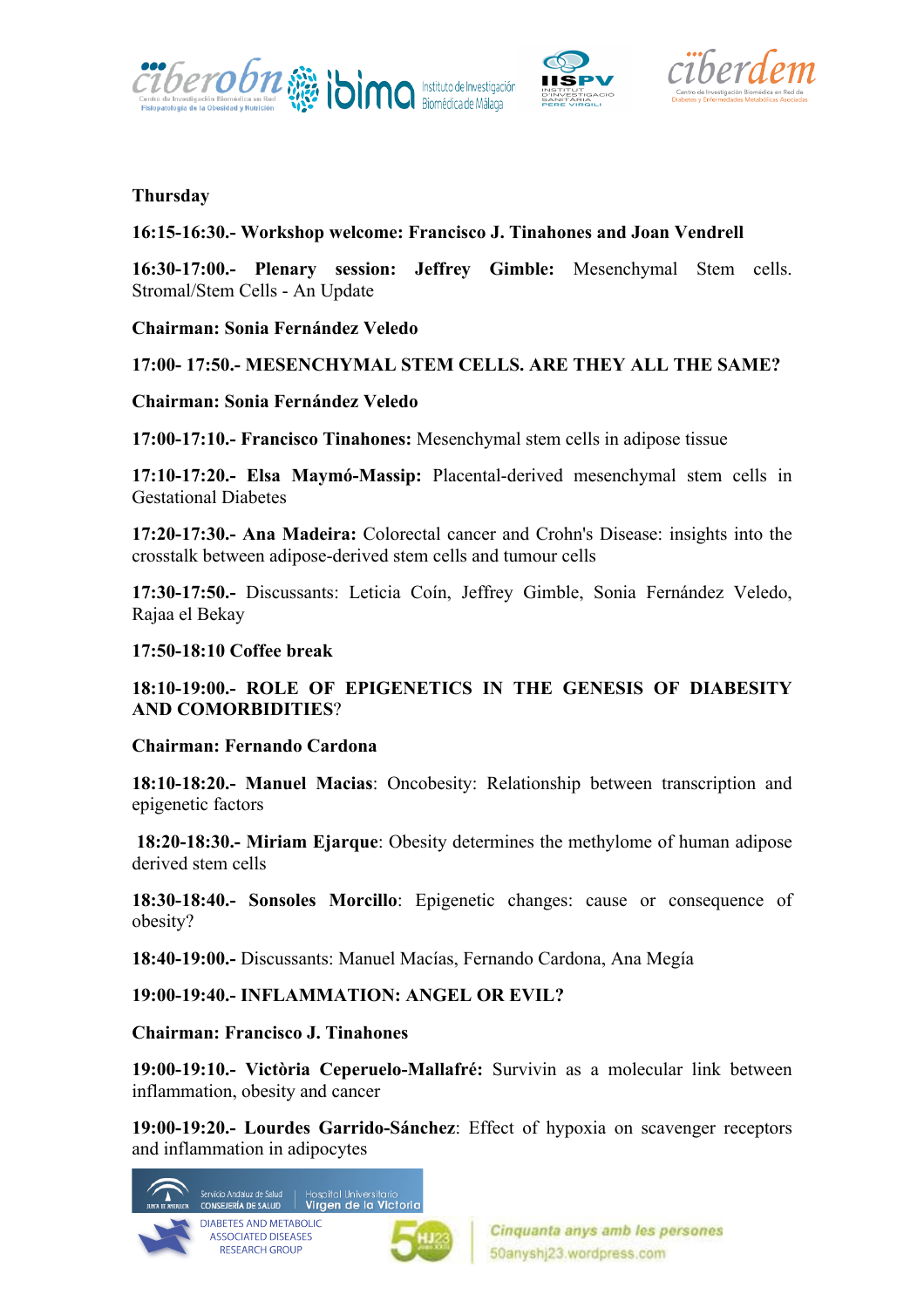





**19:20-19:40.-** Discussants: Sara García Serrano, Fernando Cardona, Mercedes Clemente

**21:00.- Dinner. Restaurant: "Sabor a fuego"**

## **FRIDAY**

**9:00-9:30**.- **Plenary session: Lluis Fajas:** Cdk4 is at the crossroad of cellular metabolic pathways

**9:30-11:00**.- **ANIMAL MODELS**

### **Chairman: Rubén Nogueiras**

**9:30-9:40.- Noelia Keiran:** Succinate/sucnr1 axis: implication in the phenotype and functionality of macrophage and their effect in the immune response

**9:40-9:50**.- **Francisco Javier Bermúdez-Silva**: Effects of the cannabinoid compound Abn-CBD in an animal model of pre-diabetes

**9:50-10:00.- Enrique Calvo:** Succinate/SUCNR1 axis in NAFLD

**10:00-10:10.- Rubén Nogueiras:** Lack of p53 in AgRP neurons causes energy imbalance

**10:10-10:20.- Marçal Pastor-Anglada:** Characterization of the metabolic phenotype of the ENT1 null mice

**10:20-10:30.- Gema Medina:** Understanding the contribution of lipid metabolism to kidney disease

**10:40-11:00.-** Discussants: Lluis Fajas, Francisco J Bermudez-Silva, Rubén Nogueiras, Gema Medina, Bruno Ramos

**11:00-11:20- Coffee break**

# **11:20-12:20.- THE DA VINCI CODE OF DIABESITY: THE GUT**

**Chairman: Joan J. Vendrell**

**11:20-11:30.- José Manuel Fernández Real:** Gut Brain axis

**11:30-11:40.- Eduardo García Fuentes**: Markers of intestinal inflammation in obesity

**11:40-11:50.- Carolina Serena:** Gut microbiota in chronic inflammatory diseases

**11:50-12:00.- Isabel Cornejo**: Metabolism and Helicobacter Pylori

**12:00-12:20.-** Discussants: Isabel Moreno-Indias, Maribel Queipo-Ortuño, José Manuel Fernández Real and Joan Vendrell

# **12:20-14:00.- EPIDEMIOLOGICAL STUDIES**

**Chairman: Albert Lecube**